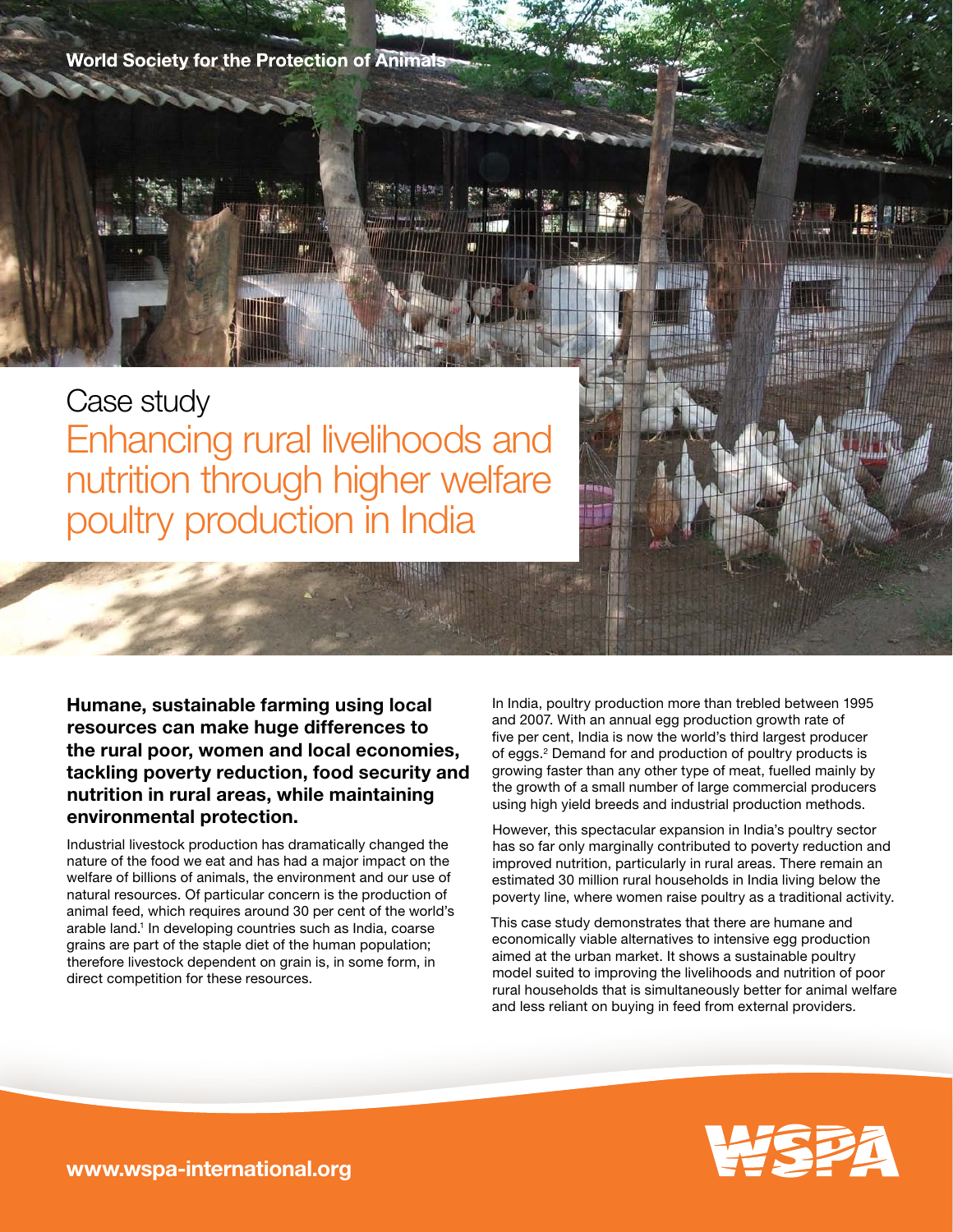

# Keggfarms

Keggfarms was founded in 1967 and pioneered genetic poultry breeding in India, producing high yielding stock suited to local environmental conditions. In 1991 a previously highly-protected trade regime was opened to domestic and international players, with significant liberalization of industrial and foreign trade policies.3 The company faced three choices:

- 1. Scale up operations to compete with multinationals
- 2. Partner with a multinational
- 3. Differentiate their product.

Keggfarms decided to take the third option, by establishing a sustainable business model aimed at the rural poultry sector.

Mr Kapur, Chairman of Keggfarms, with Kuroilers reared in a backyard system. Rearing this hardy bird encourages women to become more market-oriented and improves household food security and nutrition.

# The Kuroiler breed

By 1993 the company had created a new breed of bird – the extraordinary dual purpose 'Kuroiler'. Unlike commercial poultry breeds specifically bred for rapid weight gain or high egg production in confinement systems and reliant on high external inputs, the dual-purpose Kuroiler can thrive on agricultural by-products and fly and run quicker from predators, and therefore live longer. This is a breed capable of expressing its performance potential in a resource-poor, foraging village environment: the Kuroiler is capable of achieving 1kg of body weight in eight weeks, 1.8–1.9kg (female) and 2.3–2.4kg (male) at 20 weeks, and producing over 150 eggs in semi-scavenging free-range conditions.

The success of this breed and the new business model led the company to phase out single purpose broilers and laying hens in 2001–2002 after being in the commercial broiler business for more than three decades.

Keggfarms estimates that the sale of Kuroiler day-old chicks touched one million in the first year alone. From a modest exploratory beginning, the annual production of day-old chicks is currently at 20 million and expected to grow at a rate of 10 to 15 per cent annually. Additionally, approximately another five million Kuroilers are produced and distributed by State Governments from parents supplied by Keggfarms. Kuroilers are distributed to around one million households located in some of the most remote parts of the country. The supply chain provides a commodity which serves the poorest in a financially sustainable manner without the support of any external agency; Keggfarms link the Kuroiler to improvements in the lives of more than one million households in some of India's poorest regions.

| High input/high output broiler or laying hen <sup>4</sup>                                                                                                                                                                       | Dual purpose Kuroiler                                                                                                                                                                                                                        |
|---------------------------------------------------------------------------------------------------------------------------------------------------------------------------------------------------------------------------------|----------------------------------------------------------------------------------------------------------------------------------------------------------------------------------------------------------------------------------------------|
| Different breeds for meat and egg production. Male chicks<br>of laying hens killed at birth. Significant animal welfare<br>problems in the broiler parent stock that need to be feed-<br>restricted in order to remain fertile. | Dual-purpose breed saves killing male chicks and poses<br>significantly fewer animal welfare problems during the<br>breeding process.                                                                                                        |
| 1.5–1.8kg in 41 days. Broilers bred for fast weight gain and<br>raised in industrial systems with high stocking densities<br>frequently suffer painful leg disorders.                                                           | 1.8–1.9kg (female) and 2.3–2.4kg (male) at 20 weeks. While<br>most are reared free-range, a few are raised confined but<br>observed to be provided with suitable space, ventilation and<br>bedding and many are let out a few hours per day. |
| Over 300 eggs per year, mostly in cage systems.                                                                                                                                                                                 | 150 eggs per year in semi-scavenging conditions or 200 in<br>village farm conditions.                                                                                                                                                        |
| Mortality rates around four per cent but highly dependent on<br>management.                                                                                                                                                     | Mortality rates reported as high as 20 per cent, many due to<br>Newcastle disease; improvement of vaccination levels at the<br>mother unit has been crucial to reduce these values.                                                          |
| Corn and soybean feed is the main cost component of the<br>enterprise making up 55–64 per cent of variable costs.                                                                                                               | Nutrition from scavenging, household scraps, agriculture<br>by-products and small amounts of coarse grains making up<br>around 33-48 per cent of total costs in a low cost enterprise.                                                       |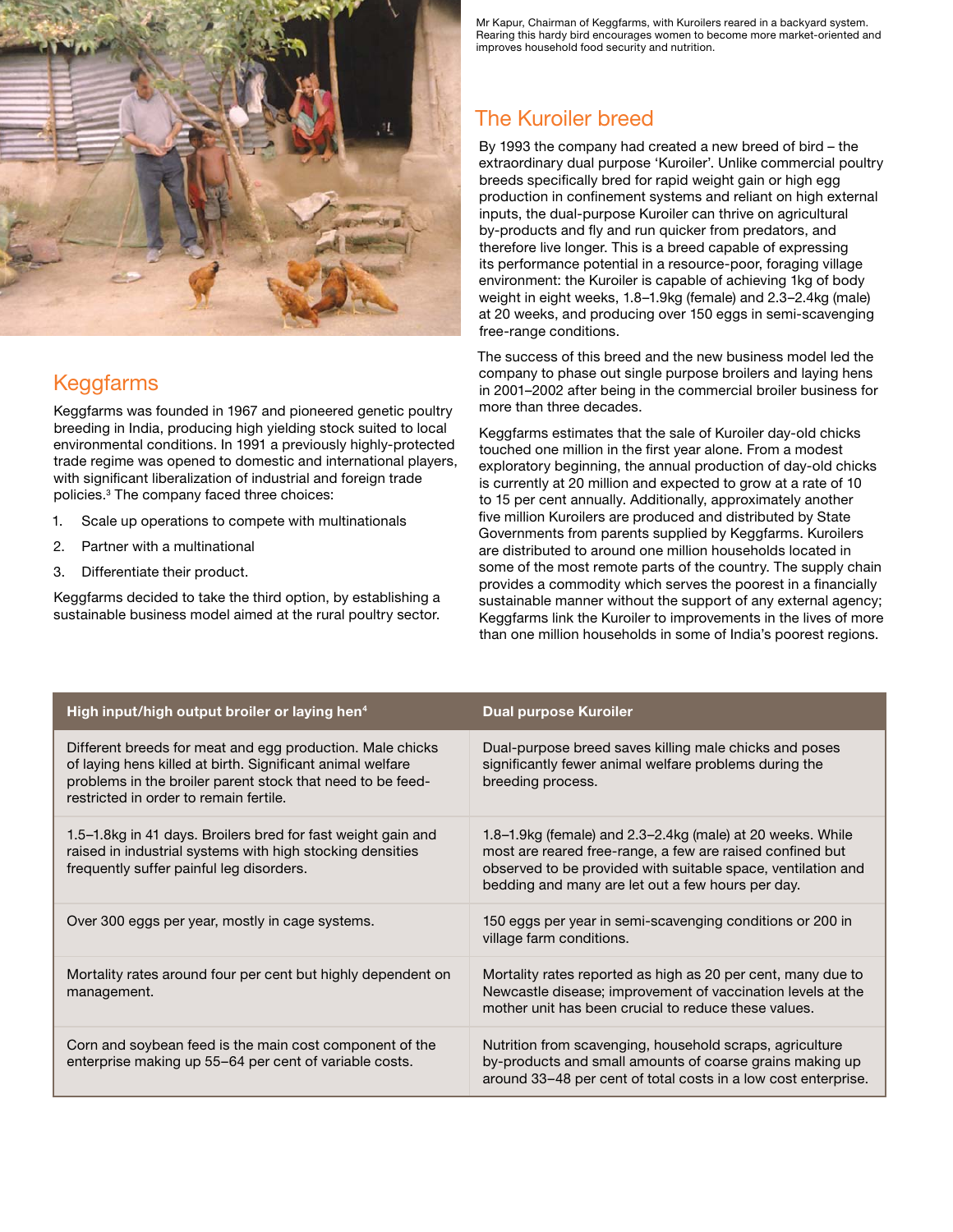#### The poultry value chain



Keggfarms devised a business operation that delivers chicks to the householder's doorstep and reduces early chick mortality.

Keggfarms supplies day-old chicks to 1,500 'mother units' distributed across the states were it operates, each a microenterprise. The mother units raise the birds for two to four weeks and provide immunisation, therefore reducing early chick mortality in village households. Owned by local entrepreneurs, mother units keep anything between 50 to 2,000 birds at one time and sell them to mobile vendors or 'pheriwallas' who distribute them to nearby villages.

Typically, the mother unit entrepreneur and the pheriwallas make a profit of approximately three to four rupees (Rs.) per bird. All the stakeholders in the chain benefit – Keggfarms, dealers, owners of the mother units, vendors and village farmers.

This characteristic of the Keggfarms model prompted the Business India Innovation Awards jury to note that: "The business is sustainable because it has created rural entrepreneurs. A great deal of scalability happens when such entrepreneurship is created."5

### **Results**

The outcomes of raising Kuroilers were studied in 260 households, 35 mother units and 37 vendors in four districts of West Bengal.<sup>6</sup>

Similar to most low income countries, household poultry in India finds special favour with the poor (landless, marginal and small farmers) and disadvantaged communities and is dominated by women rearers. Of the households sampled, most work as daily wage workers on construction sites or other people's farms. These households rely on small-scale poultry keeping to supplement and enhance their livelihoods and nutrition.

Food security levels in the sample are very low. Even among the wealthier households, approximately 16 per cent did not have secure access to food all year around; the proportion was as high as 85 per cent in the poorest households. The monsoon months – July to October – were identified as the months of acute food scarcity.

The size of the enterprise increased with the economic status of the household and with the total number of Kuroilers sold and consumed domestically, increasing from nine birds in the poorest households to 17 in the wealthiest. Accounting for domestic consumption of meat and eggs, the impact of semiscavenging rearing has increased net income per household by between Rs.1,100 and 3,500 per annum, depending on how well the value chain is established, and with even the poorest having highest net profit margins. Rates of return on investment varied between 136 and 548 per cent.

The share of Kuroiler meat consumed at home as a proportion of the total production increased dramatically with income. In the poorest households only 10 per cent of meat was consumed at home against 40 per cent in wealthier households. Interestingly, the share of eggs was similar at about 60 per cent of production. The households typically reserved the eggs for the children.

In addition, rearing this hardy bird encouraged the women to become more market-oriented and entrepreneurial in their attitudes. Women used the increase in income to pay for children's education expenses, medical emergencies and to overcome food shortages. Because Kuroiler households became more market-oriented, the cash component of overall production value varied between 60 and 75 per cent as compared to 20 to 35 per cent for the households keeping indigenous birds.



The dual-purpose Kuroiler bird thrives on agricultural by-products and achieves performance potential in resource poor environments.